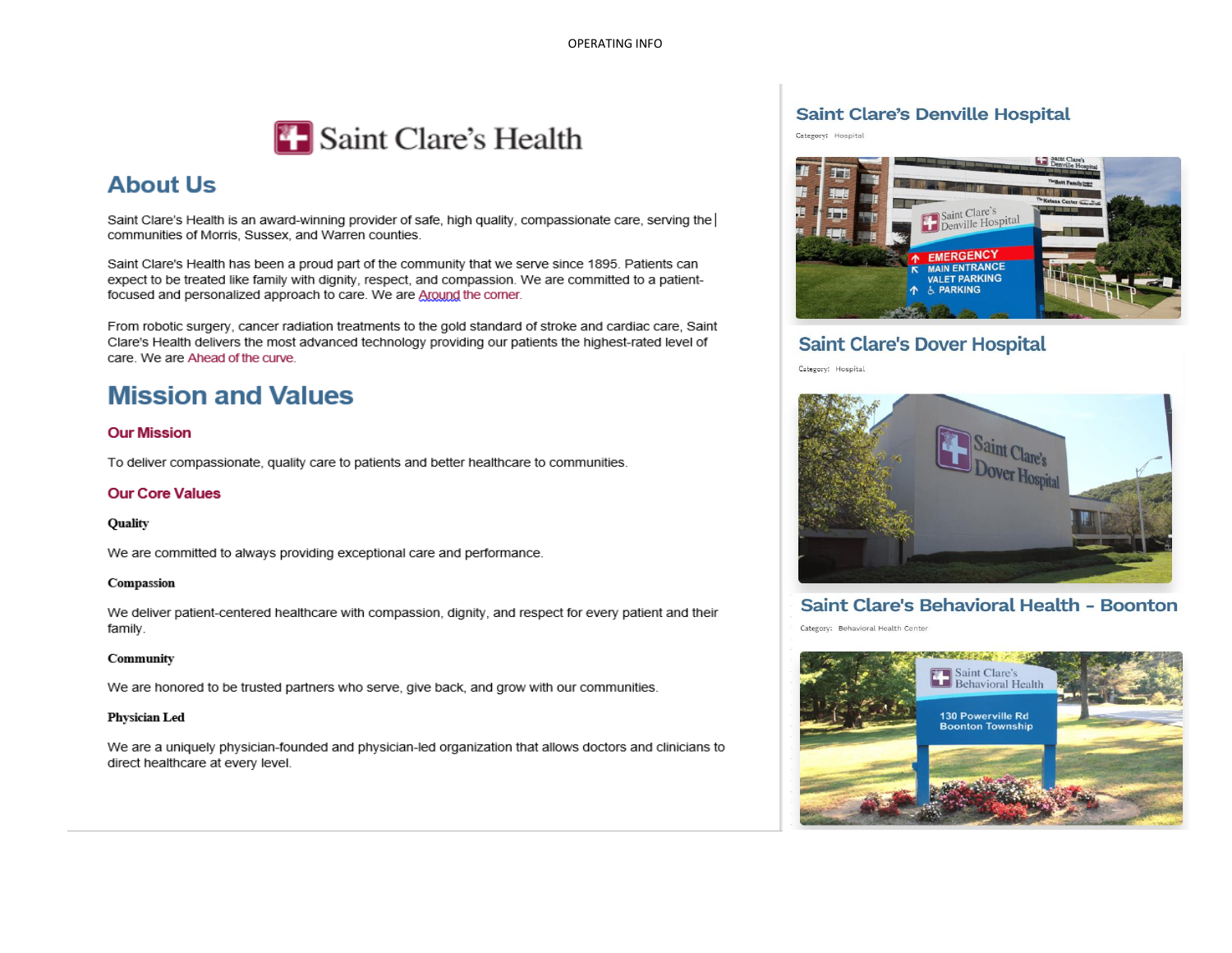### **GOVERNANCE**

| <b>Saint Clare's Health</b>                                                                                                                                   |                                                                                                                                                                             |                                              |                                |                         |                     |  |                          |                                                     |                              |      |          |
|---------------------------------------------------------------------------------------------------------------------------------------------------------------|-----------------------------------------------------------------------------------------------------------------------------------------------------------------------------|----------------------------------------------|--------------------------------|-------------------------|---------------------|--|--------------------------|-----------------------------------------------------|------------------------------|------|----------|
| <b>Year reporting</b>                                                                                                                                         | 12/31/2020                                                                                                                                                                  |                                              |                                |                         |                     |  |                          |                                                     |                              |      |          |
|                                                                                                                                                               | <b>LOCAL GOVERNANCE</b>                                                                                                                                                     | <b>Hours Per Week</b><br>Devoted to Position | nember/Trustee<br><b>Board</b> | Officer                 | <b>Cey Employee</b> |  | <b>Base Compensation</b> | Incentive<br><b>Bonus and Ince<br/>Compensation</b> | Compensation<br><b>Other</b> |      | otal W-2 |
| <b>List of Board members</b>                                                                                                                                  | List the voting board members (compensated and<br>uncompensated).                                                                                                           |                                              |                                |                         |                     |  |                          |                                                     |                              |      |          |
| Name                                                                                                                                                          | Title                                                                                                                                                                       |                                              |                                |                         |                     |  |                          |                                                     |                              |      |          |
| <b>Ginnie Litell</b>                                                                                                                                          | Chairperson                                                                                                                                                                 | 6                                            | X                              |                         |                     |  |                          |                                                     |                              | None |          |
| Xiomara Guevara                                                                                                                                               | Vice Chairperson                                                                                                                                                            | 6 <sup>1</sup>                               | $\pmb{\mathsf{X}}$             |                         |                     |  |                          |                                                     |                              | None |          |
| <b>Brian Finestein</b>                                                                                                                                        | Secretary                                                                                                                                                                   | $6 \mid$                                     | $\boldsymbol{\mathsf{X}}$      |                         |                     |  |                          |                                                     |                              | None |          |
| <b>Tom Andes</b>                                                                                                                                              |                                                                                                                                                                             | $6 \mid$                                     | $\pmb{\chi}$                   |                         |                     |  |                          |                                                     |                              | None |          |
| Jeff Barnish                                                                                                                                                  |                                                                                                                                                                             | 6                                            | $\overline{\mathsf{x}}$        |                         |                     |  |                          |                                                     |                              | None |          |
| James Dodd                                                                                                                                                    |                                                                                                                                                                             | 6 <sup>1</sup>                               | $\pmb{\chi}$                   |                         |                     |  |                          |                                                     |                              | None |          |
| Neil Udani, MD                                                                                                                                                |                                                                                                                                                                             | 6                                            | $\pmb{\chi}$                   |                         |                     |  |                          |                                                     |                              | None |          |
| Ih-Ping Huanh, MD                                                                                                                                             |                                                                                                                                                                             | 6                                            | $\pmb{\mathsf{X}}$             |                         |                     |  |                          |                                                     |                              | None |          |
| Rina Kapadia, MD                                                                                                                                              |                                                                                                                                                                             | $6 \mid$                                     | $\pmb{\mathsf{X}}$             |                         |                     |  |                          |                                                     |                              | None |          |
| Rohan Somar, MD                                                                                                                                               |                                                                                                                                                                             | 6                                            | $\pmb{\chi}$                   |                         |                     |  |                          |                                                     |                              | None |          |
| Michael Russoniello, MD                                                                                                                                       |                                                                                                                                                                             | 6                                            | $\overline{\mathbf{x}}$        |                         |                     |  |                          |                                                     |                              | None |          |
| <b>List of Current Officers</b>                                                                                                                               | List the current officers applicable by state law<br>and/or determined by bylaws regardless of level<br>of compensation.                                                    |                                              |                                |                         |                     |  |                          |                                                     |                              |      |          |
| Name                                                                                                                                                          | Title                                                                                                                                                                       |                                              |                                |                         |                     |  |                          |                                                     |                              |      |          |
| <b>Brian Finetsein</b>                                                                                                                                        | <b>Chief Executive Officer</b>                                                                                                                                              | 40                                           |                                | X                       |                     |  | \$358,279                | \$30,000                                            | \$15,801                     | \$   | 404,080  |
| <b>Thomas Scott</b>                                                                                                                                           | <b>Chief Financial Officer</b>                                                                                                                                              | 40                                           |                                | $\mathsf{x}$            |                     |  | \$328,925                | \$20,000                                            | \$<br>3,535                  | l\$  | 352,460  |
| Janet Bednar                                                                                                                                                  | <b>Chief Nursing Officer</b>                                                                                                                                                | 40                                           |                                | X                       |                     |  | \$275,184                | \$20,000                                            | $\frac{1}{5}$ 10,035         | \$   | 305,219  |
| Andrea Lotosky                                                                                                                                                | DON Denville and Dover                                                                                                                                                      | 40                                           |                                | $\overline{\mathsf{x}}$ |                     |  | \$171,211                | \$ ا<br>7,000                                       |                              | \$   | 178,211  |
| Carlos Marconi                                                                                                                                                | Administrator                                                                                                                                                               | 40                                           |                                | X                       |                     |  | \$173,117                | 5<br>5,000                                          |                              | \$   | 178,117  |
| <b>List of Key Employees</b><br>Name                                                                                                                          | Non-voting member of the board and meets following criteria: \$150K +<br>have overall responsibility, management or control of over more than<br>10% of activities<br>Title |                                              |                                |                         |                     |  |                          |                                                     |                              |      |          |
|                                                                                                                                                               |                                                                                                                                                                             |                                              |                                |                         |                     |  |                          |                                                     |                              |      |          |
| Except for current officers listed above, St Clare's does not have key employees with overall responsibility, management or control > than 10% of activities. |                                                                                                                                                                             |                                              |                                |                         |                     |  |                          |                                                     |                              |      |          |